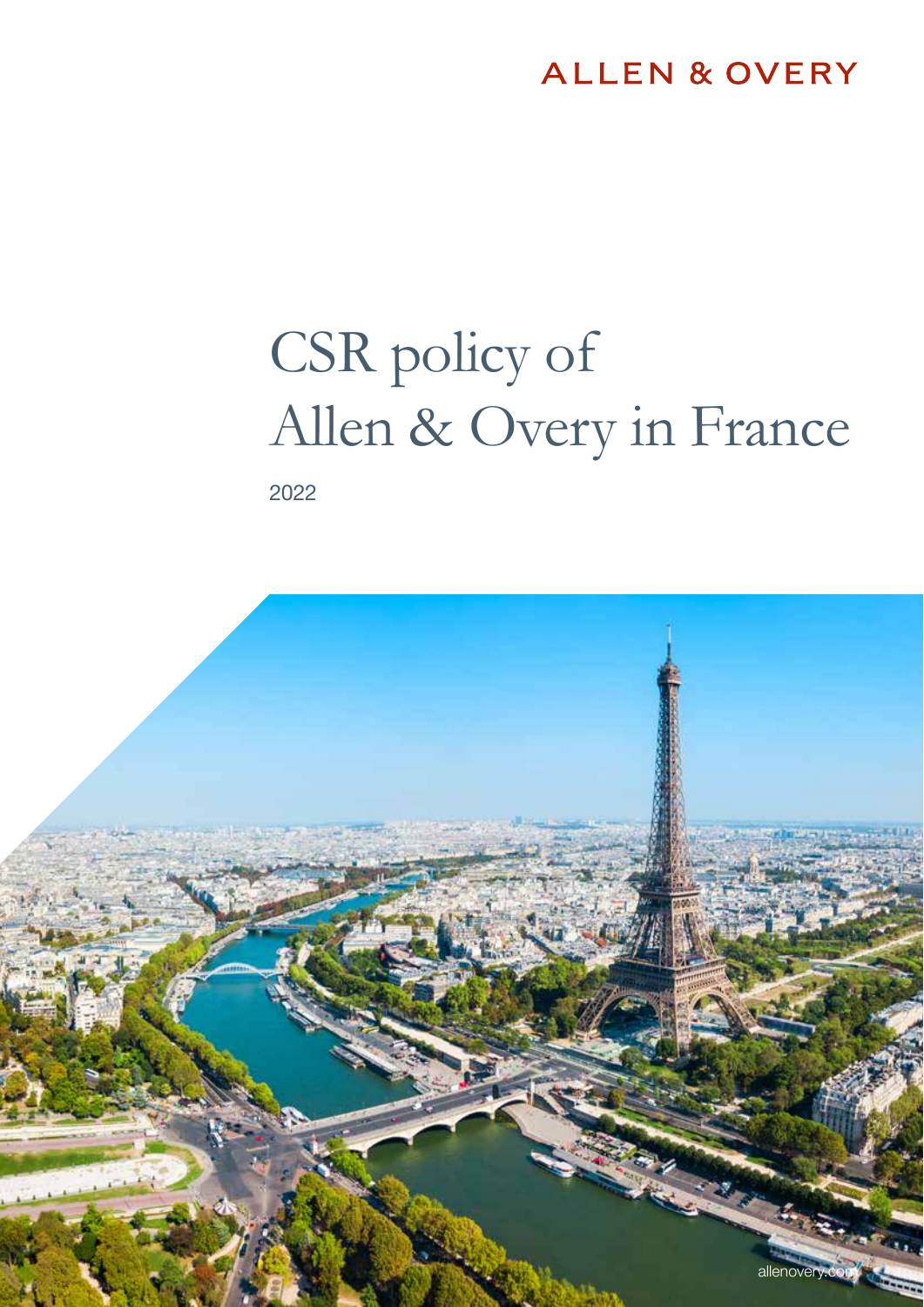# Our CRS policy

In France and worldwide, Allen & Overy is deeply committed to sustainability, corporate and social responsibility. For years, our firm has set up and launched various actions, aiming to make Allen & Overy a caring and inclusive workplace for everyone.

# Gender equality

### 1. Women's representation

At the global level, our diversity policy ensures that we set ambitious objectives:

- Increase the proportion of female partners each year.
- Ensure that we introduce female candidates in our partnership process.
- Increase the proportion of women lawyers at all levels.
- Ensure that women are nominated among our shortlisted candidates for senior associate positions.

Building on the work already done, we constantly seek to introduce and implement new viable measures aiming to keep and develop our top female talent.

- Most of our training courses, followed by all of our lawyers, include an additional day specifically designed for women.
- We launched the Springboard for Women professional development programme. On each day of the course, a female partner shares her professional and personal experiences. These confidential moments of exchanges and sharing allowed us to create a women's network among our female lawyers and support staff.

For several years now, our mentoring programme aims to create a beneficial and personal relationship between a partner and a female associate for her professional and personal development. Specifically, we ensure that our female senior associates have a mentor.

In 2018, we also launched a reverse mentoring programme. This initiative involves a junior associate mentoring a partner. This allows the junior associates to have their voices heard, and the partners to have a better understanding of the expectations of the younger ones. Today, several partners participate in this programme, with a particular focus on diversity issues.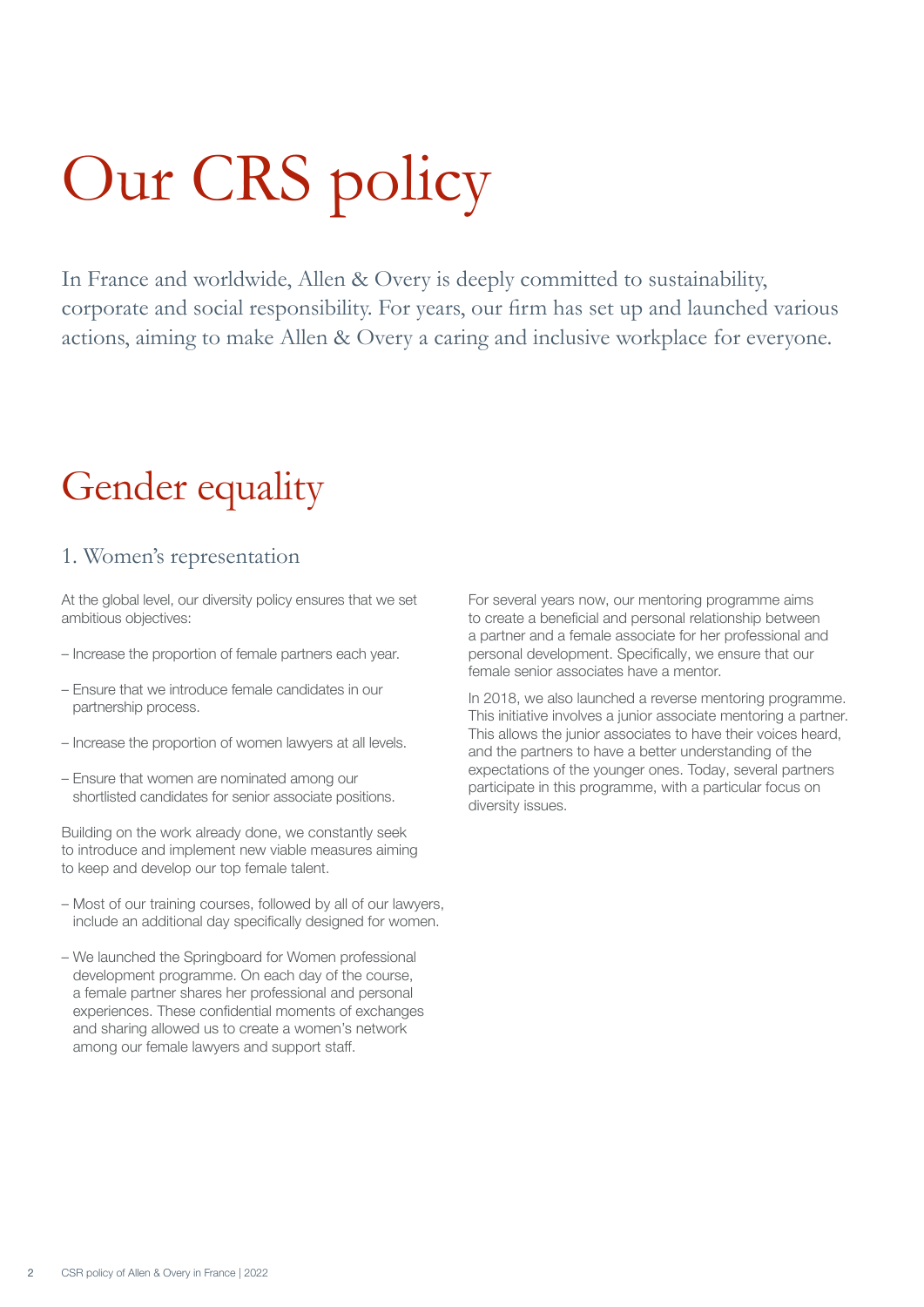

### 2. Actions taken in favour of equality

Each year, during the remuneration review, Allen & Overy organises a commission with the firm's partners, as well as the Finance and Human Resources teams, to ensure the consistency of the remuneration review, with particular attention given to the gender pay gap between men and women within our workforce.

In 2020, the Gender Pay Gap\* in the Paris office was:



Female lawyers eligible for a bonus for the financial year in which they were on maternity leave receive their full bonus. The bonus is not prorated to the time they spent at the firm.

We publish our equality index for our employees every year. In 2020, our equality index was 87/100.



\* The average gender pay gap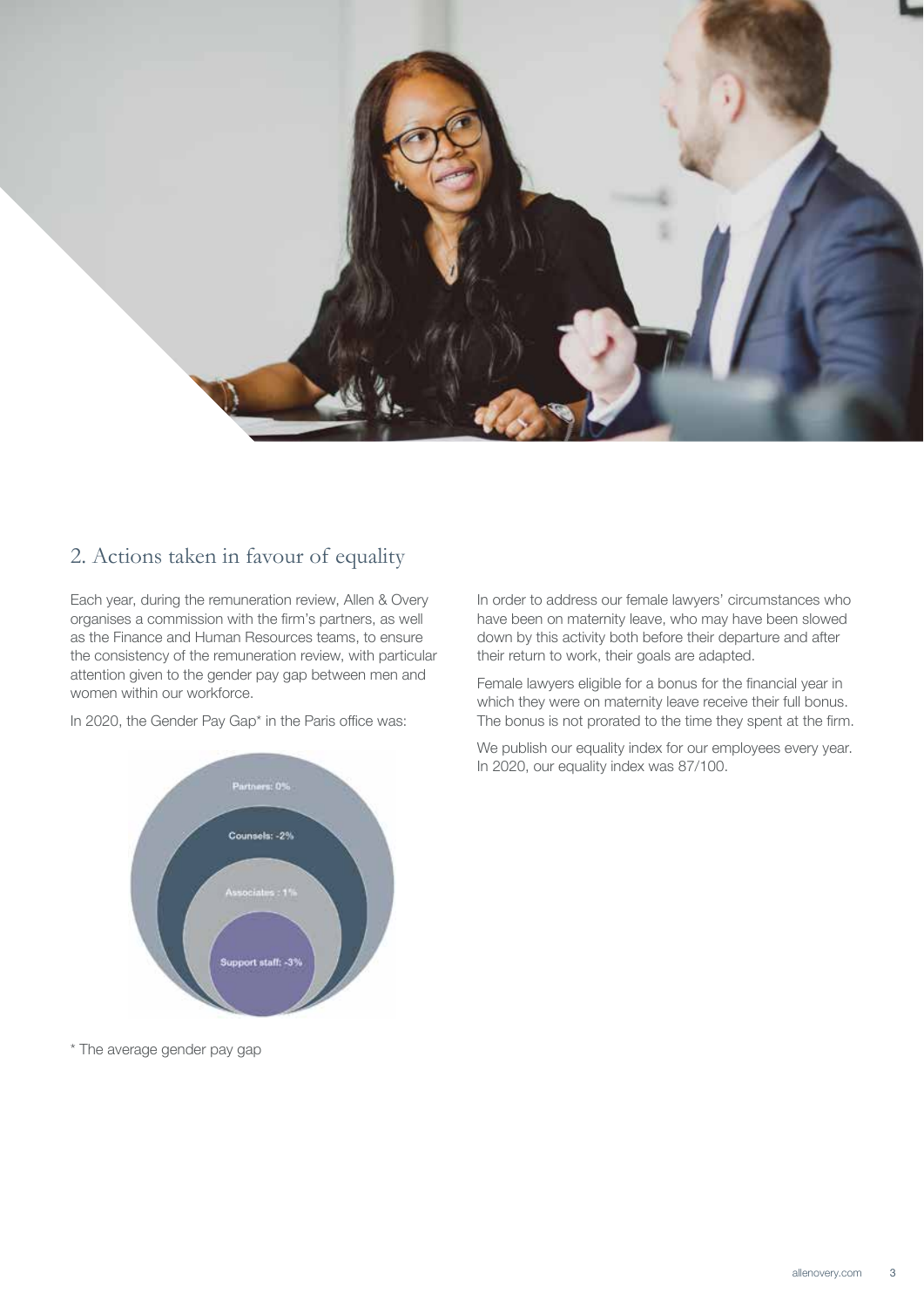### 3. Other actions in favour of parenthood

Allen & Overy offers its male associates extended financial support of four weeks for paternity leave and aims to have every male lawyer taking his paternity leave. Their absence is not taken into account for the calculation of their chargeable hours.

To date, 100% of our associates and partners have taken their paternity leave.

In order to support and accompany our lawyers and employees with their parenthood, we offer maternity coaching and support those who will be on maternity leave.

 This includes support before the departure on maternity leave, before the return and a few weeks after the return to the office. Coaching is also offered to the partner/manager.

## Diversity and inclusiveness

As part of the Paris office's strategy regarding diversity, Allen & Overy set up, in 2018, a People & Diversity Committee, composed of partners and our Human Resources director, in order to work on the actions to be initiated and followed within the office.

The Paris office of Allen & Overy has thus drafted a Diversity Pact in order to give a concrete expression to the firm's strong commitment, at global level, to fight against all forms of discrimination and to offer all its employees an inclusive working environment.

This pact is in line with the values put forward by the firm's global policies (Global Code of Conduct Policy and Global Dignity at Work Policy).

Allen & Overy Paris is committed to promoting gender, cultural, ethnic and social diversity through its Human Resources' management policy.

The values promoted within the office are the following:

- Gender parity
- Diversity and anti-discrimination policies
- Respect for the environment
- Employee wellbeing

The pact has been signed in the presence of the Paris office employees during an evening dedicated to diversity and entitled "Being oneself at work: challenges & opportunities". Following this, our managing partner, our senior partner and our Human Resources director signed the LGBT+ Commitment Charter of L'Autre Cercle. The signature of this charter aims to formally include LGBT+ issues in our policy, to promote diversity and to prevent discrimination.

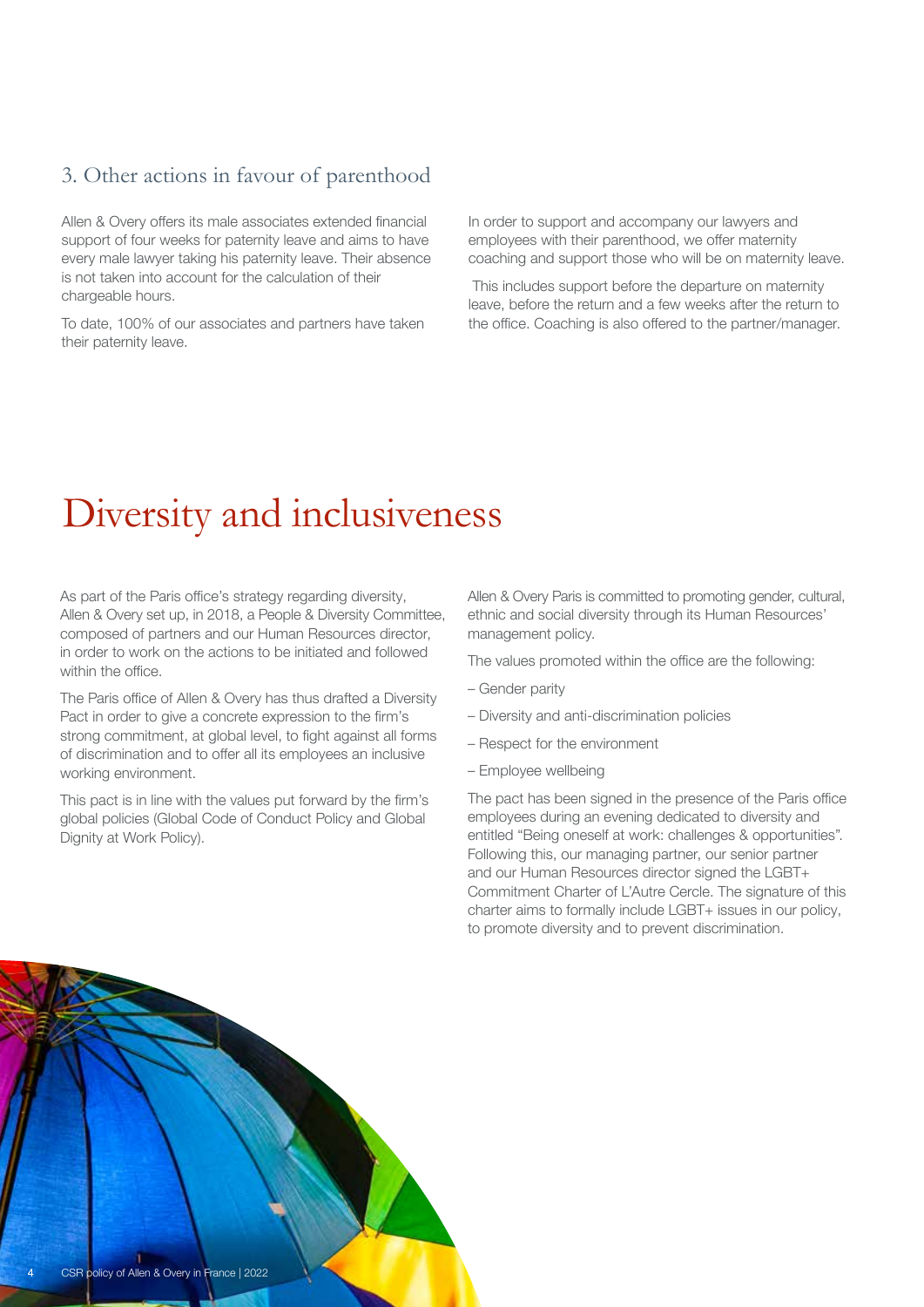# Handicap

In 2020, the Paris office created, in partnership with the legal departments of major French and international groups, a programme called "Légal à Égal", which offers internship packages to students with disabilities: one within the legal department of a partner company and the other one in Allen & Overy.

EFB, a Parisian bar school is also a partner of this programme.

The firm and its partners made the dual observation that law students with disabilities face great difficulties throughout their university career as well as disabled persons are often overlooked by law firms in their diversity and inclusion

policies. This is why Allen & Overy has decided to proactively participate in the accessibility of the legal profession to people with disabilities, by setting up a proactive voluntary programme giving access to internships within structures internationally recognised for their excellence.

The Paris office participated, on 27 May 2021, in the 10th edition of the "Dialogues de l'Inclusion et de la RSE" event, organised under the patronage of French President, Emmanuel Macron. Hervé Ekué, managing partner of Allen & Overy in Paris, took part at a round table on the employment of people with disabilities issues.



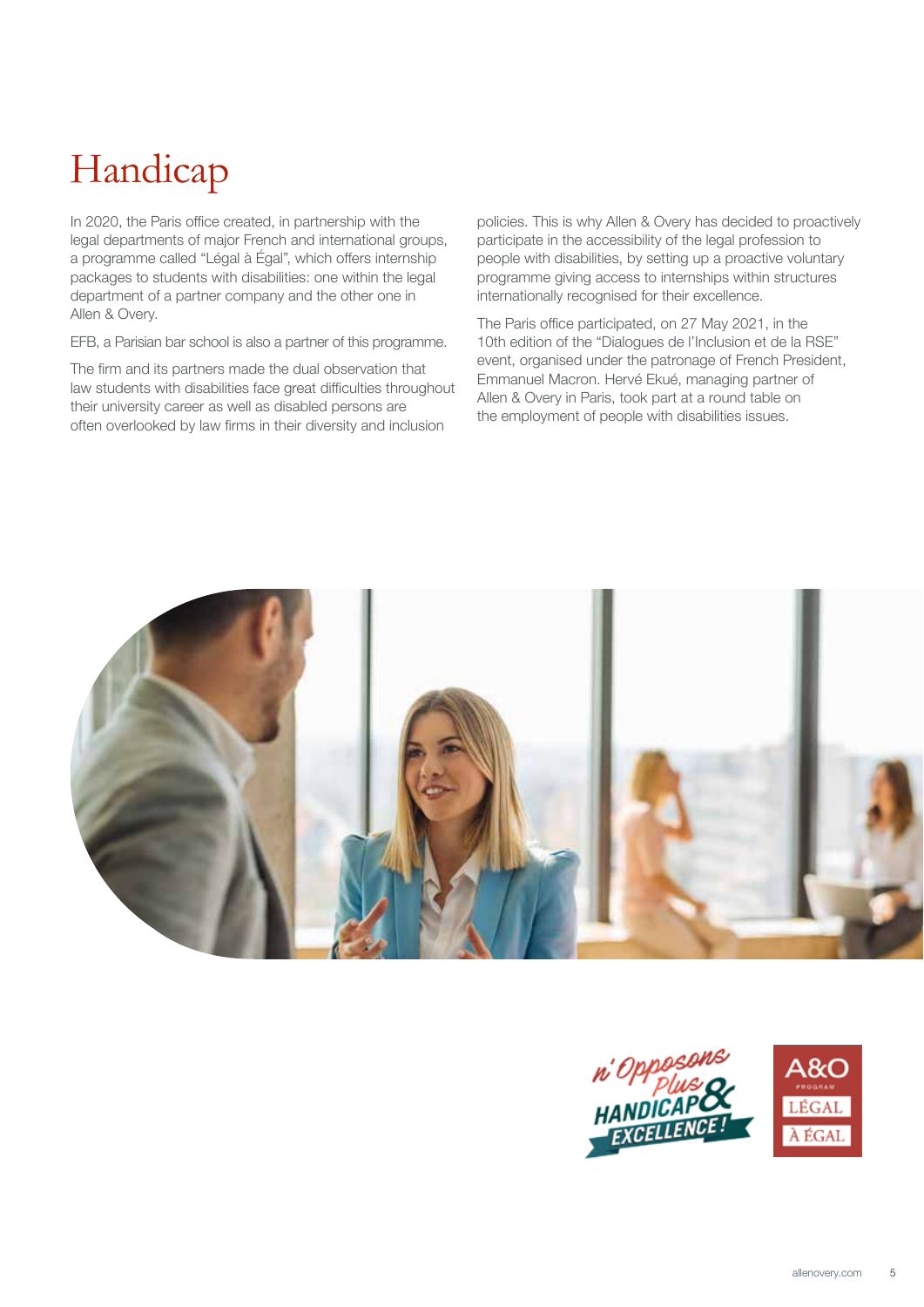# Social diversity



#### 1. Article 1

Lawyers and employees from our Paris office committed themselves to a mentoring programme with Association Article 1, in order to assist and support pupils and students from disadvantaged backgrounds in their academic and professional careers.

#### 2. Programme « Premiers Pas »

Our teams have also been involved in a summer internship programme set up by our Paris office and named "Premiers pas", reserving an internship and workshops for students from universities of the Parisian suburbs. Through this initiative, Allen & Overy aims to fight against inequality of opportunity and allow all talents to develop their professional skills, regardless of their social, economic or cultural background.

The objective of this programme is to open up new perspectives by introducing these students to a major law firm and to make them aware of the prerequisites necessary to join this type of structure. They will also be accompanied and supported in their future academic and professional choices.

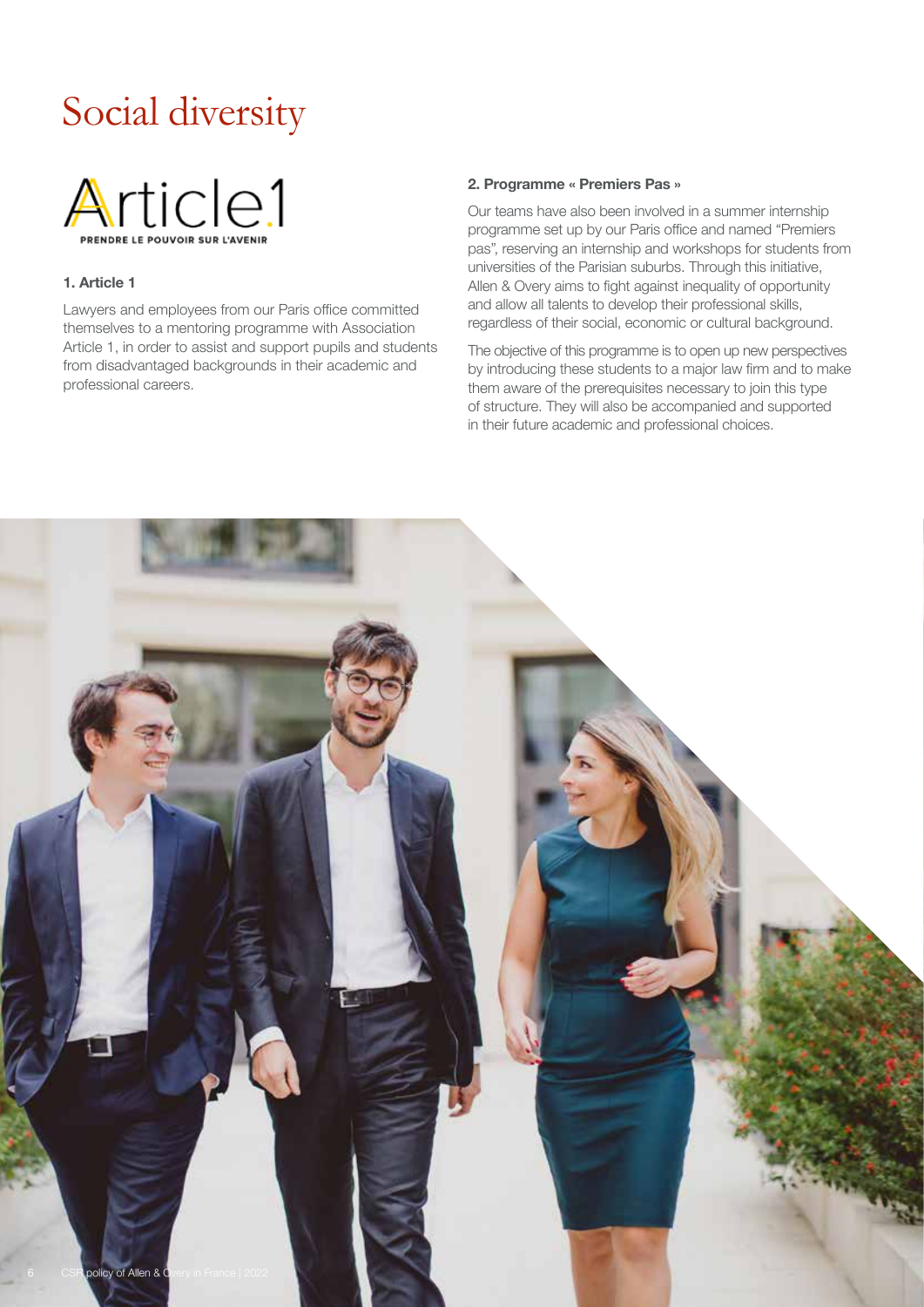## Environment

In 2011, we moved into a new High Environmental Quality (HEQ) building, thus affirming our concern to carry out our activities in environmentally friendly premises.

This building is the first building over 5,000m² in process of obtaining the THPE (very high energy performance) label.

This year, the Allen & Overy, Paris office chose to support Association Rejoué – le jouet solidaire. This association collects and renovates toys to give them a second life and offers a unique integration project to women and men affected by poverty.

Established more than ten years ago in Parisian suburb, the association renovates around 55,000 toys each year and supports more than 60 people.

In order to reduce our waste, our water consumption, as well as our CO2 impact, the Paris office has implemented a partnership with GSF and the start-up Newcy to replace our disposable cups with reusable ones in the cafeteria areas on each floor.





### Installation of beehives on the roof, 52 Avenue Hoche

On 31 May 2012, we installed four beehives on our roof, in addition to the 200 hives that already exist in the French capital, the most famous example being the apiary at the Paris Opera House. There are also some in Georges Brassens Park, the Vincennes woods, the 4th arrondissement town hall, on Louis Vuitton's roof, the restaurant La Tour d'Argent and on the roof of the Montparnasse Tower.

The honey production from our beehives, which varies between 30 and 40kgs in a good year, is labelled with the Allen & Overy logo.

The honey is usually harvested between the end of June and the end of July and is available in September.

Honey from Paris, sometimes called "concrete honey", is of incomparable quality. Analyses have shown that it is of great purity: free of chemical products since such products are virtually absent in town, nor do they contain heavy metals. Its taste qualities are also very high, making it a much sought-after honey.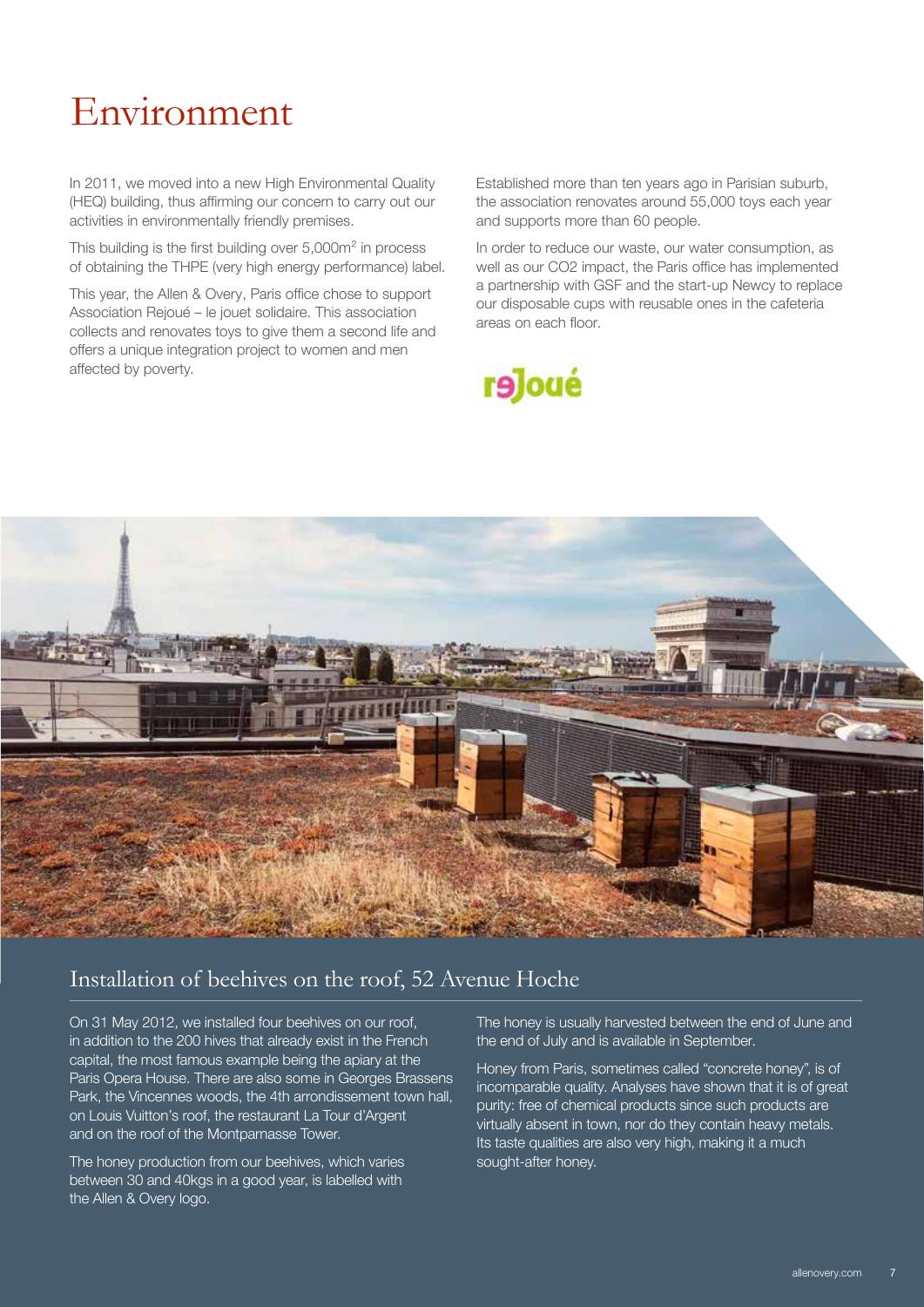## Pro Bono

In France and worldwide, Allen & Overy is deeply committed to sustainability, corporate and social responsibility, and has developed its own pro bono programme.

Due to its significant and rapid growth, the firm tasked itself to find ways to broaden its scope of influence and action, beyond its usual areas of activity and clients. Thus, the Allen & Overy Foundation, created seven years ago

and funded by all the firm's partners, has made it possible to deploy substantial financial sponsorship and to put the lawyers' legal skills to work for the benefit of numerous associations.





Global partnership with AMREF Health Africa from 2014 to 2016

Global partnership with WAR Child from 2016 to 2018



Global partnership with Hope and Homes for Children since 2019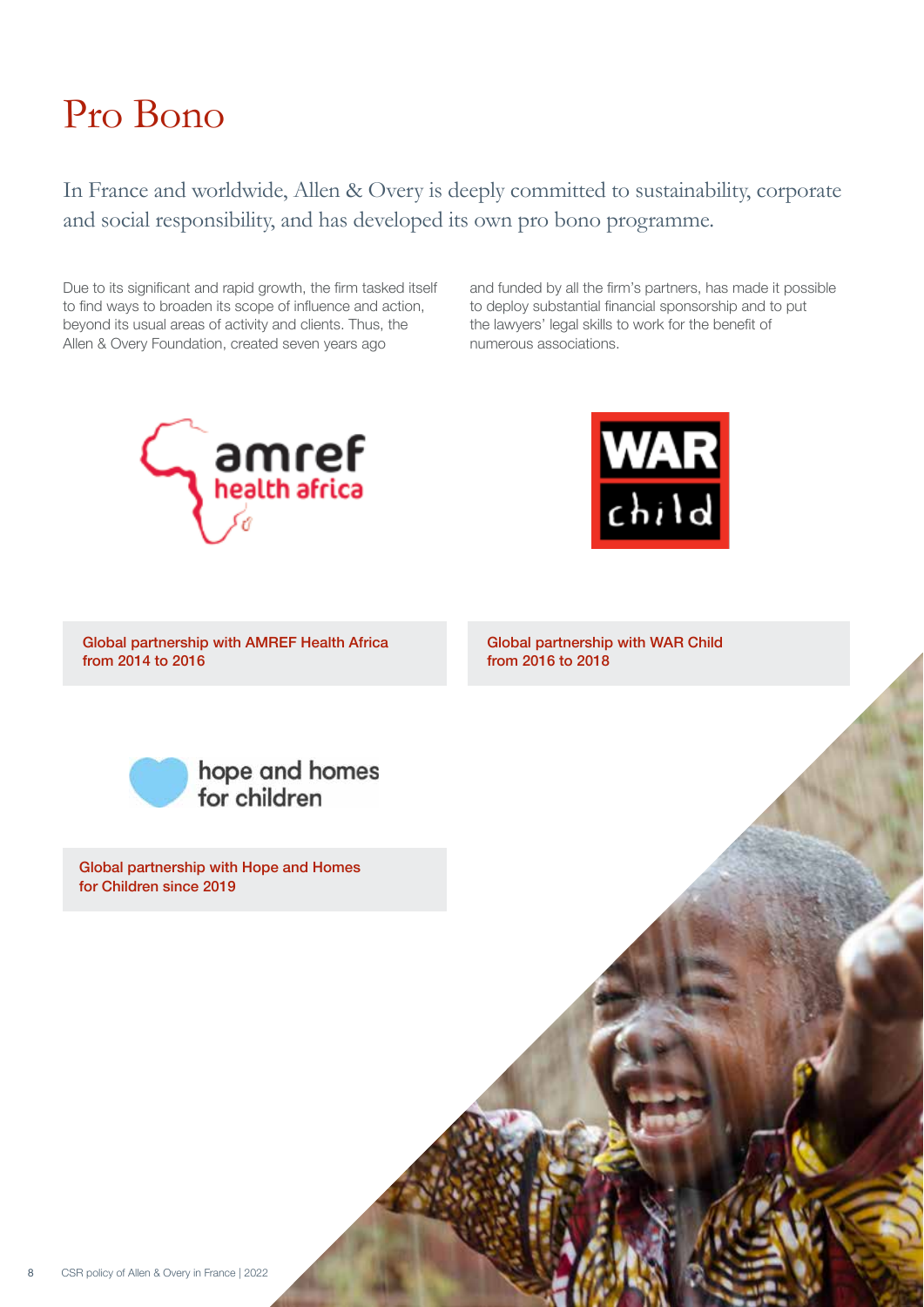### In addition, the firm members are deeply involved in various social actions and have devoted a significant number of hours to pro bono activities.

The support given to associations can be financial or human. Here are some of the associations we support.



















#RéussiteVirale









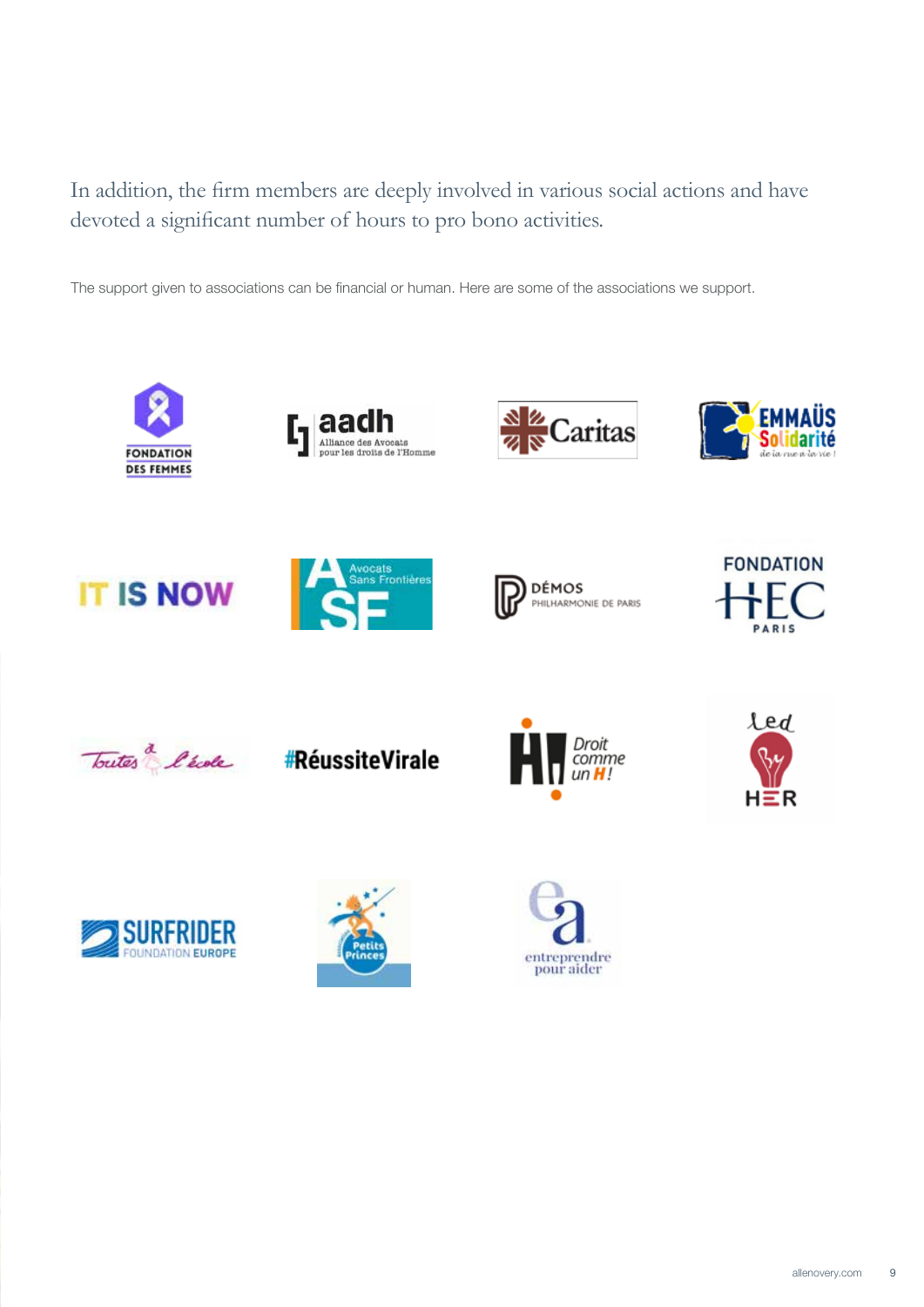



Since 1995, the primary objective of Droits d'urgence is to provide advice and legal assistance to the most disadvantaged people in order to help them to know their rights, to have them recognised and to support them.

With around 20 hospital and humanitarian structures in Ile-de-France, Droits d'urgence is a grassroots association, which goes out to meet vulnerable people in a state of precariousness, and assists them in their dealings with legal and administrative institutions.

The volunteers of Droits d'urgence, who are law professionals, provide their skills free of charge to the people who visit these reception and care centres on a daily basis.

In addition, Denis Chemla, a partner in the Paris office of Allen & Overy, chaired Droits d'urgence between 2000 and 2013 after having held the first duty office at Saint-Antoine Hospital in October 1995.

Several lawyers from the Paris office regularly provide free services for people who cannot afford a lawyer or who simply need to obtain a lawyer's advice. The Paris Barreau in partnership with the City of Paris and the Droits d'urgence launched this initiative.

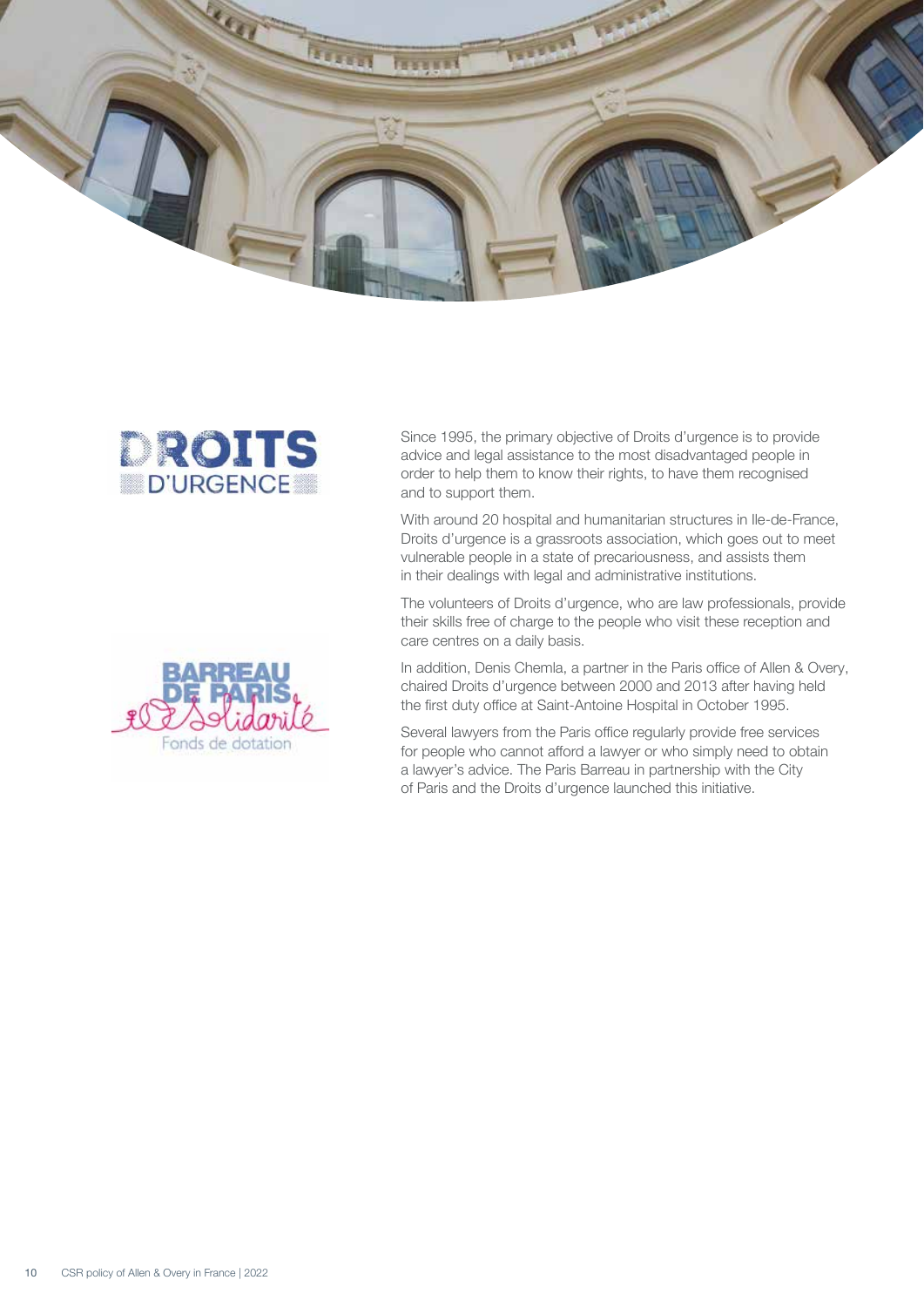

Allen & Overy assists the Paris Peace Forum and its founders on a pro bono basis since its creation. In 2019, we have been particularly involved in issues related to diversity and women's rights.

Hervé Ekué, managing partner of the Paris office, spoke on diversity issues during the panel discussion "The Future is Female: Achieving Women's Economic Empowerment". The firm also presented, throughout the three days of the forum, an international awards programme for lawyers acting for women's rights across the world. A team led by partners Hippolyte Marquetty and Marie Stoyanov is driving this project. It is now entering the development phase. The Paris office was once more actively involved in the recent Peace Forum, which took place in November 2020.



"Allen & Overy's ambition is to be a key player in the fight against all inequalities and for inclusion in the legal world, both internationally and nationally. Our aim has always been to fight against all forms of discrimination, and to provide an inclusive and caring working environment for all our staff."

Hervé Ekué, Managing Partner of the Paris office